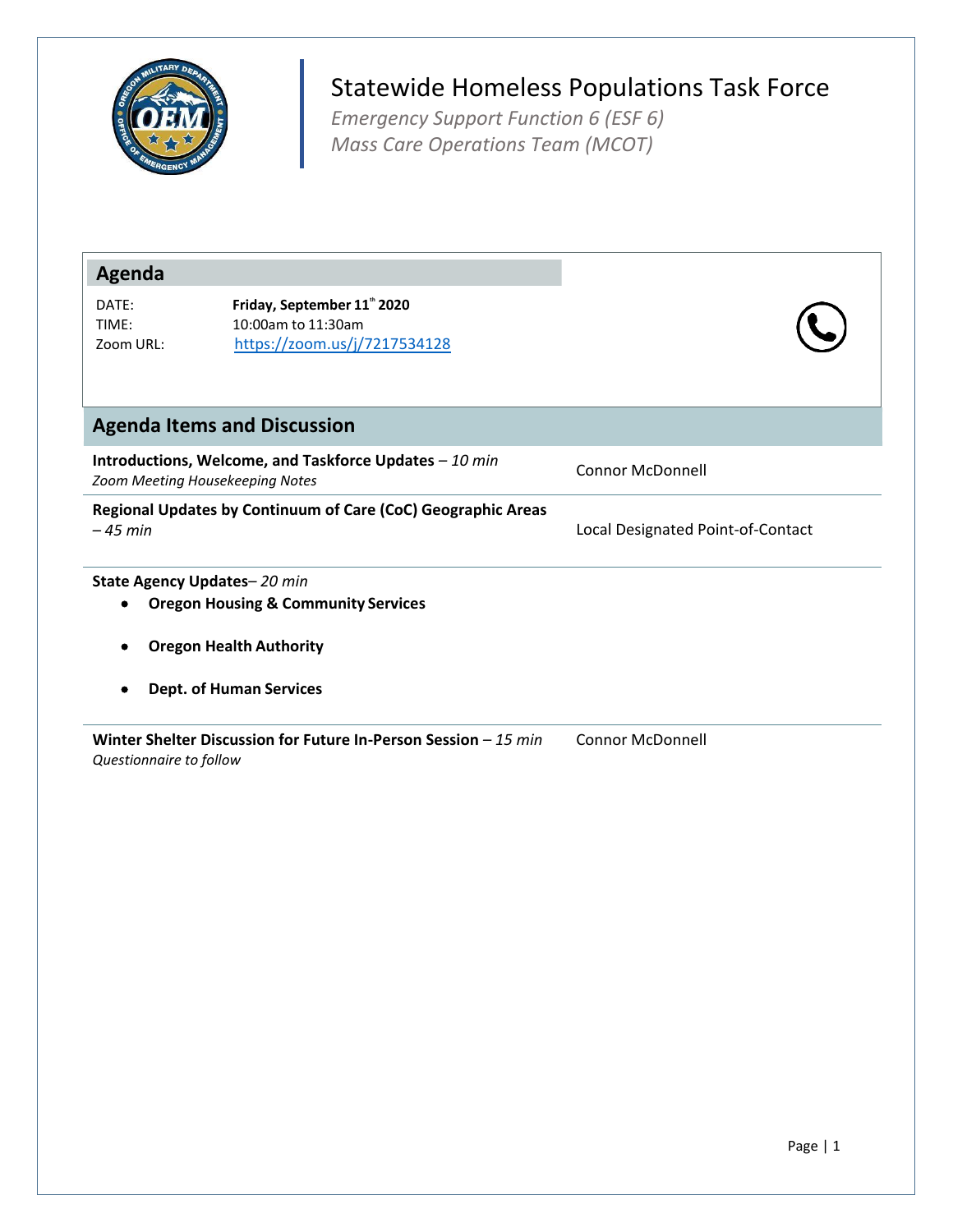## **COVID-19 Homeless Populations Taskforce**

Statewide Regional Updates - September 11, 2020

| archicle itografiai opaaros copionison il <i>i E</i> ces                                                             |                                                                                                                         |                                                                                                                                                                                                                                                                                                                                                                                                                                                                                                                                                                                                                                                   |  |
|----------------------------------------------------------------------------------------------------------------------|-------------------------------------------------------------------------------------------------------------------------|---------------------------------------------------------------------------------------------------------------------------------------------------------------------------------------------------------------------------------------------------------------------------------------------------------------------------------------------------------------------------------------------------------------------------------------------------------------------------------------------------------------------------------------------------------------------------------------------------------------------------------------------------|--|
| Connor<br>McDonnell<br>Housing<br>Integrator<br><b>OHCS</b><br>Work cell:<br>503.510.1678<br>Pronouns:<br>He/Him/His | <b>Statewide Homeless</b><br><b>Population Taskforce LINK</b><br>connor.mcdonnell@oregon.go<br>$\underline{\mathsf{v}}$ | Wildfire Resources: From the <b>OHCS</b> main<br>page, an orange banner links to the <b>State's</b><br>Wildfire Response page. Resources are<br>directly available with the local level<br>Emergency Manager. Here is the list of<br>contact by location. If you have questions<br>please reach out.                                                                                                                                                                                                                                                                                                                                              |  |
| Mike<br>Savara<br>Assistant<br>Director<br>Homeless<br>Services                                                      | mike.savara@oregon.gov                                                                                                  | Local Emergency Managers should be<br>prioritized but we want to acknowledge the<br>work Community Action Agencies are<br>providing to impacted communities. OHCS<br>wants to assist by providing more<br>information about how to access available<br>funds. We are trying to be as flexible as<br>possible to allow for the local agencies to<br>maximize the available funds, when further<br>guidance for available we will share it.<br><b>OHCS Tableau Tables Link</b><br>HB4212 for Mainstream Vouchers are<br>available at the local Housing Authority,<br>noncompetitive additional vouchers that<br>has been included in the CARES Act. |  |

| Continuum<br>of Care                                        | <b>Counties</b> | <b>Name</b>         | <b>Summarized Update</b>                                                                                                                                                                                                                                                                                                                                                                                                                                                                                                                                                                                                                                                           |
|-------------------------------------------------------------|-----------------|---------------------|------------------------------------------------------------------------------------------------------------------------------------------------------------------------------------------------------------------------------------------------------------------------------------------------------------------------------------------------------------------------------------------------------------------------------------------------------------------------------------------------------------------------------------------------------------------------------------------------------------------------------------------------------------------------------------|
| OR 500 -<br>Eugene<br>Springfiel<br>d/Lane<br>County<br>CoC | Lane            | Suzanne             | Florence is receiving evacuees. Has<br>vouchers for hotel/motel but some have<br>closed. Some vacation rentals are being<br>utilized as temporary housing.                                                                                                                                                                                                                                                                                                                                                                                                                                                                                                                         |
| OR 502-<br>Medford,<br>Ashland,<br>Jackson<br>County<br>CoC | Jackson         | Connie<br>Wilkerson | Wildfire is very devastating in Jackson<br>County; has taken two lives, 600 homes, 100<br>commercial buildings and that number is<br>growing as the fire efforts pursue. Jackson<br>County Housing Authority lost a building that<br>housed all farmworkers, displacing 36<br>families. Additional 70 voucher recipients'<br>have been displaced. Disaster Response<br>trailer has been set up at the Expo and local<br>school buses are helping to transport those<br>in need. Winter Shelter is impacted greatly<br>with many facilities damaged or impacted<br>by COVID-19 capacity restrictions.<br>Hotel/Motel vouchers are offered with a<br>hybrid program within shelters. |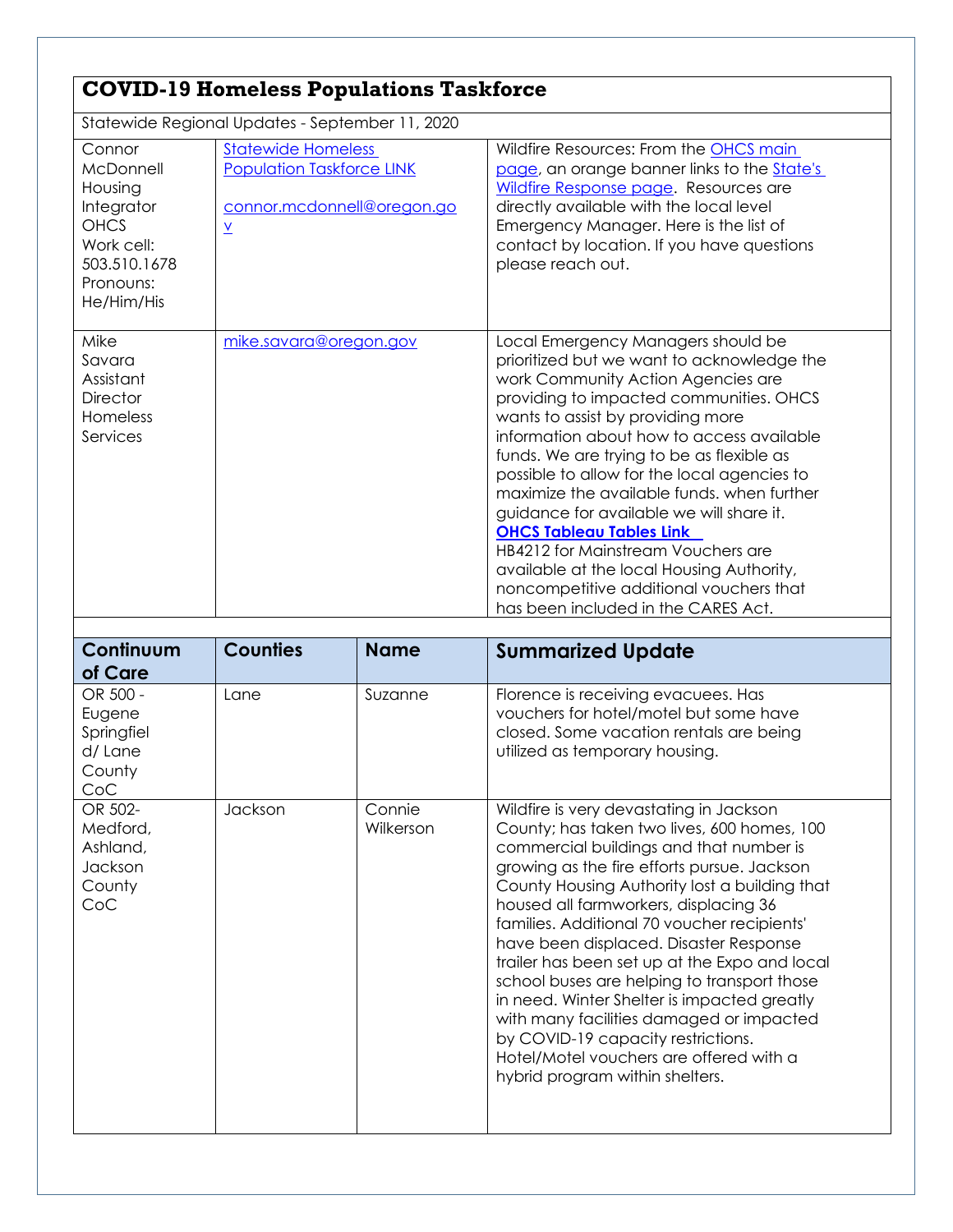| OR 503-<br>Central<br>Oregon<br>CoC                     | Deschutes,<br>Crook,<br>Jefferson                                 | From Connor<br>McDonnell | Neighborhood Impact is involved with those<br>that are being evacuated to the area.                                                                                                                                                                                                                                                                                                                                                                                                                                                                                                                                         |
|---------------------------------------------------------|-------------------------------------------------------------------|--------------------------|-----------------------------------------------------------------------------------------------------------------------------------------------------------------------------------------------------------------------------------------------------------------------------------------------------------------------------------------------------------------------------------------------------------------------------------------------------------------------------------------------------------------------------------------------------------------------------------------------------------------------------|
| OR 504-<br>Salem,<br>Marion,<br>Polk<br>Counties<br>CoC | Marion, Polk                                                      | Jan<br>Calvin            | Fires are sever. State Fairgrounds (Marion<br>and Polk) have set up Disaster Response<br>centers. Church network are helping by<br>providing more space. Planning long-term<br>solution, possible CDBG funds with FEMA.<br>Winter warming shelter converted to an air<br>quality shelter for those unhoused and in the<br>smoke.                                                                                                                                                                                                                                                                                            |
| OR 507-<br>Clackam<br>$\alpha$ s<br>County<br>Coc       | Clackamas                                                         | Abby<br>Ahern            | Sever fires, coordinating street outreach<br>team mobilized to help with the evacuation<br>orders, have Coordinated with Metro and<br>other regions to help Unsheltered evacuees.<br>COVID positive shelter has been moved.<br>Evacuation shelters have had to be moved<br>twice moving; more north. Looking at<br>Multnomah County as a possible next.<br>Congregate shelters from the Red Cross<br>shelters are in place. CoC programs are<br>helping to move those in need to safe<br>areas. Churches are helping informally as<br>well. Set up a second Emergency<br>Operations center; (1) COVID and (2)<br>Wildfires. |
|                                                         |                                                                   |                          |                                                                                                                                                                                                                                                                                                                                                                                                                                                                                                                                                                                                                             |
| <b>OR-505</b><br><b>Balance</b><br>of State             | Coos, Curry                                                       | Laura<br>Moore           | Dealing with smoke and helping with<br>evacuees. Continue to help locally with<br>COVID response.                                                                                                                                                                                                                                                                                                                                                                                                                                                                                                                           |
|                                                         | Grant, Union,<br>Wallowa,<br><b>Baker</b>                         | Rochelle<br>Hamilton     | Some smoke but not bad. Fairgrounds are<br>open for displaced farm animals.<br>Residences are available to help with<br>animals. Hotel vouchers available.                                                                                                                                                                                                                                                                                                                                                                                                                                                                  |
|                                                         | Hood River,<br>Wasco,<br>Sherman                                  | Sarah<br>Kellems         | No fires locally. Limitations including no day<br>or overnight shelters available and have<br>poor air qualities. Port of Hood River is set up<br>for evacuee's for Clackamas County. Super<br>Siting application is being submitted,<br>HB4212. One year temporary shelter for<br>immediate solution. Would like the HB4212<br>deadline could be extended.                                                                                                                                                                                                                                                                 |
|                                                         | Gilliam,<br>Morrow,<br>Umatilla,<br>Wheeler                       | Susie<br>Stuvland        | No fire damage. Air quality issues. Home for<br>Hope is meeting virtual event to help get<br>information out to the houseless folks. 150<br>backpacks with resources<br>(info, tarps, blankets, personal care items, etc)<br>are being distributed at the Salvation Army<br>meal on October 3rd                                                                                                                                                                                                                                                                                                                             |
|                                                         | Harney, Malheur, Klamath, Lake, Josephine, Douglas and Washington |                          | Counties unavailable: Multnomah, Yamhill, Lincoln, Benton, Linn, Clatsop, Columbia, Tillamook,                                                                                                                                                                                                                                                                                                                                                                                                                                                                                                                              |